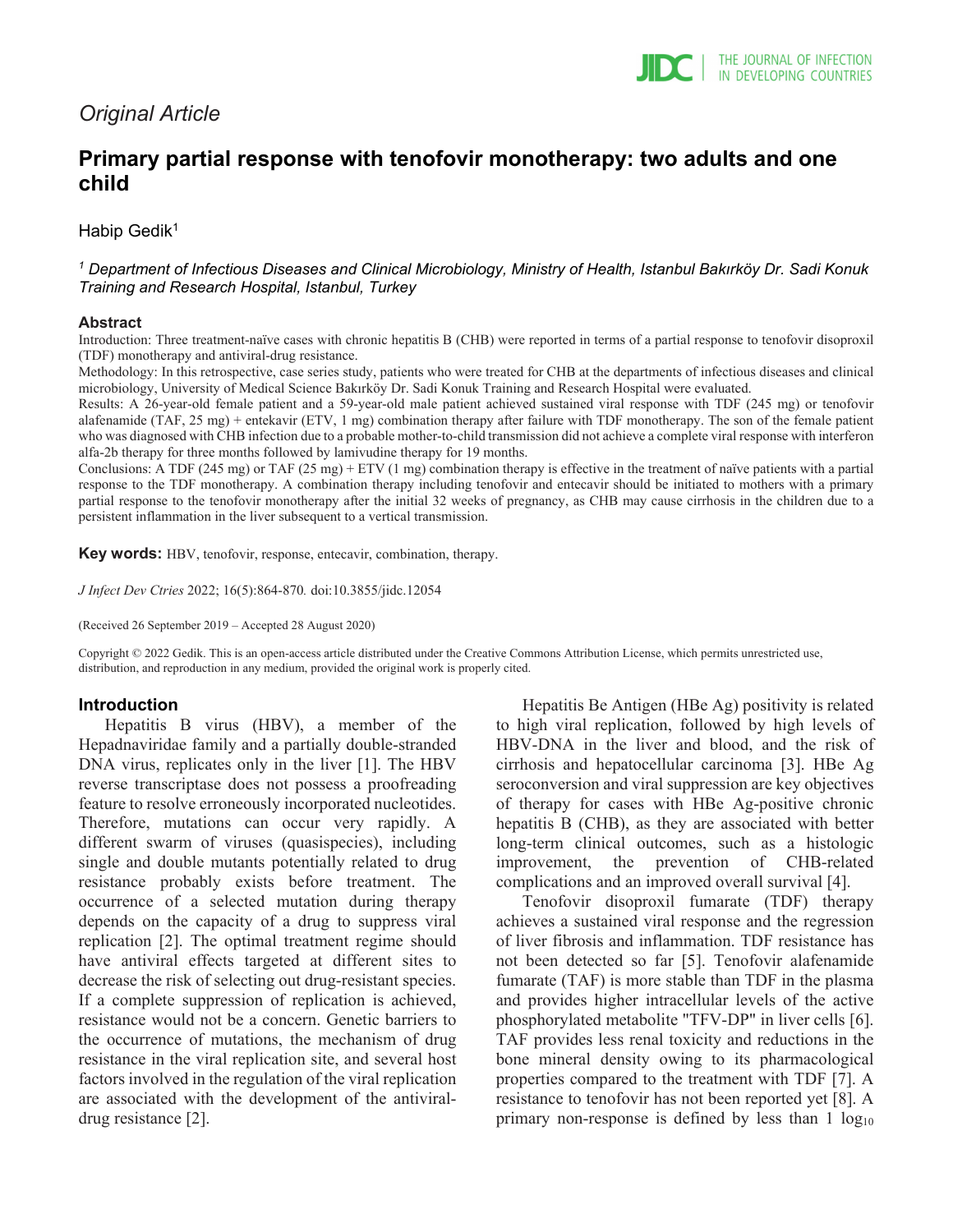decrease of serum HBV DNA value after three months of therapy. The partial virological response is defined as more than  $1 \log_{10}$  IU/mL decrease in the HBV DNA value, but an existence of the detectable HBV DNA after at least 12 months of therapy in compliant patients [9]. Lee *et al* reported two TDF-resistant mutations that include three new substitutions, specifically, rtS106C, rtH126Y, and rtD134E [10].

Treatment-naïve cases with chronic hepatitis B (CHB) were reported in terms of a partial response to the TDF monotherapy and antiviral-drug resistance.

# **Methodology**

In this retrospective, case series-study, treatment naïve patients who were being treated for CHB at the Department of Infectious Diseases and Clinical Microbiology, University of Health Sciences Bakırköy Dr. Sadi Konuk Training and Research Hospital, and achieved a partial response after 12 months of TDF monotherapy were evaluated. Health Sciences University, Bakırköy Dr. Sadi Konuk Training and Research Hospital Ethics Committee approved the study (Approval number 429, 23/09/2019). The diagnosis of cases was based on a physical examination and biochemical parameters (aspartate aminotransferase (AST) and alanine aminotransferase (ALT), gamma-glutamyl transpeptidase (GGT), alkaline phosphatase, bilirubin, serum albumin and gamma globulins, full blood count and prothrombin time), an abdominal ultrasound (including the liver), HBeAg and anti-HBe tests, the measurement of HBV DNA serum level, co-morbidities, a steatosis or steatohepatitis related to an alcoholic, autoimmune, metabolic liver diseases, and other causes of chronic

**Table 1.** The findings of case 1 with chronic hepatitis B.

liver disease should be systematically excluded including co-infections with hepatitis D virus (HDV), hepatitis A and C viruses (HAV, HCV), HIV, and a liver biopsy. The frequency of visit of patients was determined by the course of the disease. The mutation analysis related to antiviral drug-resistance against lamivudine (LAM), adefovir (ADV), entecavir (ETV), tenofovir (TDF), and telbivudin (LdT) was performed in the medical microbiology laboratory of Istanbul Cerrahpaşa School of Medicine by the genafor/arevir– geno2pheno drug resistance tool (Center of Advanced European Studies and Research, Bonn, Germany, http://coreceptor.bioinf.mpi-inf.mpg.de/). A databank was specifically designed for the rapid computerassisted virtual phenotyping of HBV that admits genome (nucleic acid) sequences as input after quantification of serum HBV DNA levels by means of the real-time polymerase chain reaction (RT-PCR) assay using Cobas Ampliprep/Cobas TaqMan HBV version 2 (Roche Molecular Systems, Pleasanton, California), according to the manufacturer's instructions. The geno2pheno tool searches for HBV drug resistance mutations in the RT domain of the polymerase gene at H124Y, Y135S, and N248H as well as at SHB protein T127P. Patients also underwent a 24 hour urine test and a dual emission X-ray absorbtiometry (DEXA) every year to detect any side effects of TDF on bone and kidneys, such as nephrotoxicity and osteoporosis.

# **Results**

## *Case 1*

In 2015, a 26-year-old female patient was admitted to the infectious disease clinic with a diagnosis of CHB

| <b>Table 1.</b> The findings of case 1 with enronic hepatitis B. |                   |                 |                |                 |                            |  |  |
|------------------------------------------------------------------|-------------------|-----------------|----------------|-----------------|----------------------------|--|--|
| <b>Time</b>                                                      | <b>AST</b><br>ALT |                 | <b>HBV-DNA</b> | <b>Anti-HDV</b> | <b>Treatment</b>           |  |  |
|                                                                  | $(N: 0-40 U/L)$   | $(N: 0-40 U/L)$ | (IU/mL)        | total           |                            |  |  |
| One year before the treatment                                    | 37                | 25              | 773816718      | <b>NEGATIVE</b> | Pregnancy                  |  |  |
| Initiation of treatment at 28 <sup>th</sup> week of              | 17                | 17              | 400594927      | <b>NEGATIVE</b> | Tenofovir disoproxil (TDF) |  |  |
| pregnancy                                                        |                   |                 |                |                 |                            |  |  |
| 3 months (one month after birth)                                 | 33                | 25              | 23842          | <b>NEGATIVE</b> | <b>TDF</b>                 |  |  |
| 6 months                                                         | 25                | 19              | 1795           | <b>NEGATIVE</b> | TDF                        |  |  |
| 9 months                                                         | 34                | 23              | 7509           | <b>NEGATIVE</b> | TDF                        |  |  |
| 12 months                                                        | 35                | 25              | 730            | <b>NEGATIVE</b> | <b>TDF</b>                 |  |  |
| 18 months                                                        | 34                | 20              | 417            | <b>NEGATIVE</b> | TDF                        |  |  |
| 21 months                                                        | 37                | 24              | 14743          | <b>NEGATIVE</b> | Entecavir (ETV) 1 mg       |  |  |
| 23 months                                                        | 34                | 25              | 112            | <b>NEGATIVE</b> | $TDF + ETV 1 mg$           |  |  |
| 26 months                                                        | 34                | 24              | 11             | <b>NEGATIVE</b> | $TDF + ETV1$ mg            |  |  |
| 32 months                                                        | 28                | 26              | 8              | <b>NEGATIVE</b> | $TDF + ETV1$ mg            |  |  |
| 38 months                                                        | 27                | 26              | 9              | <b>NEGATIVE</b> | $TDF + ETV1$ mg            |  |  |
| 44 months                                                        | 32                | 27              | 12             | <b>NEGATIVE</b> | $TDF + ETV1$ mg            |  |  |
| 50 months                                                        | 27                | 24              | 8              | <b>NEGATIVE</b> | $TDF + ETV1$ mg            |  |  |
| 56 months                                                        | 29                | 25              | 10             | <b>NEGATIVE</b> | $TDF + ETV1$ mg            |  |  |
| 68 months                                                        | 24                | 27              | 5              | <b>NEGATIVE</b> | $TDF + ETV1$ mg            |  |  |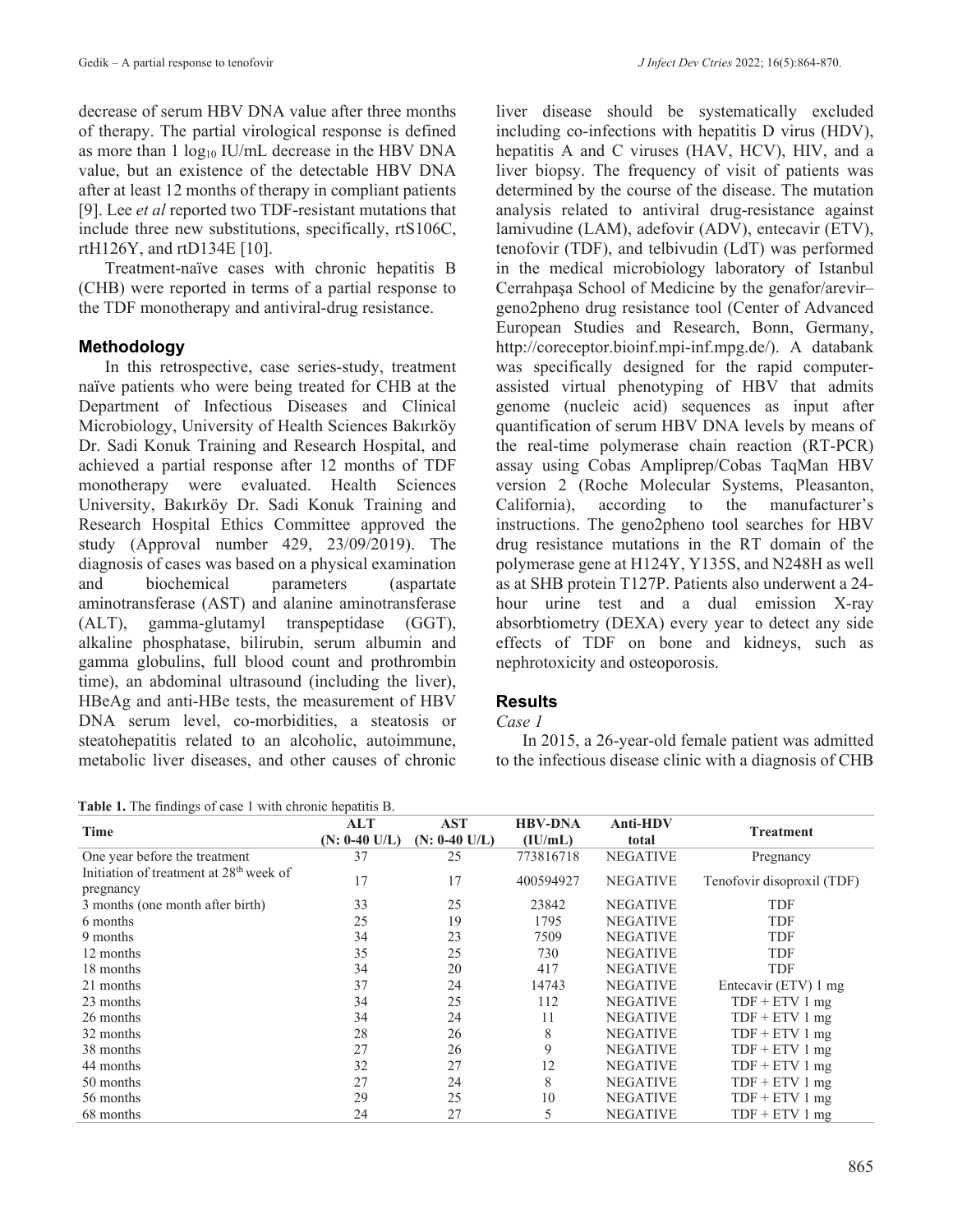infection (Table 1). She had CHB for two years, but had not visited any clinic. Her mother and brother were also diagnosed with CHB and were being treated. Upon admission, laboratory tests were positive for HBs Ag and HBe Ag and negative for Anti-HDV total test. The HBV-DNA value was 400594927 IU/mL, all other laboratory tests and ultrasonography findings were normal. She did not have a history of comorbid conditions and did not receive any medications. In the liver biopsy, an ISHAK inflammation score of 6/18 and a fibrosis score of 2/6 were reported. She refused the therapy due to her intention of becoming pregnant. TDF treatment (245 mg) was postponed until 32 weeks of pregnancy, and then initiated. HBV-DNA values at month 12 and 18 of TDF therapy were 730 IU/mL and 417 IU/mL, respectively. TDF therapy was continued due to its high-resistance barrier. We could not measure the TDF blood level of the patient, as testing facilities were not available in Turkey. The generic product was chosen for the TDF therapy and the standard dose was given. Drug adherence of the patient was accurate. She refused to receive a combination therapy, and then received only entecavir (ETV) 1 mg treatment for two months. The HBV drug-resistance analysis could not be performed at that time, as it was not available in Turkey. When HBV-DNA values increased to 14743 IU/mL, she agreed to receive the TDF and ETV (1 mg) combination therapy. After five months of combination therapy, the HBV-DNA value decreased to 11 IU/mL. When the HBV drug resistance test was available, TDF was discontinued and ETV 1 mg was continued as a monotherapy to increase the HBV-DNA level. Mutation in the previously mentioned gene regions was not found in the studied gene regions and the HBV-DNA value was 700 IU/mL. After drawing of the blood for the antiviral drug resistance test, the TDF (245 mg)

**Table 2.** The findings of the son of case 1.

+ ETV (1 mg) combination therapy was continued and HBe Ag continued to be positive during the follow-up. She did not have any TDF-related side effect. She continued to receive the TDF + ETV combination therapy with an undetectable HBV-DNA value.

The Hepatitis B vaccine and hyperimmune globulin were administered to her son at the birth, but his laboratory tests indicated HBs  $Ag (+)$ , HBe  $Ag (+)$ , total HDV antibody (-), and HBV-DNA: 40689773 IU/mL at 28 months of age (Table 2). He was diagnosed with CHB at two years of age by the pediatric gastroenterologist following laboratory tests and the liver biopsy resulted in an ISHAK grade of 6/18 and a fibrosis stage of 2/6. Interferon alfa-2b 3000000 IU/ $m<sup>2</sup>$ subcutaneously three times per week was initiated, but the pediatric gastroenterologist discontinued the therapy due to intolerable side effects after three months of therapy. After those side effects, lamivudine (LAM) was initiated, as the HBV-DNA value was 36883059 IU/mL. During the third month of LAM therapy, the HBV-DNA value decreased to 95967 IU/mL and the LAM therapy continued, as HBe Ag was positive and the total delta antibody was negative. No gene mutation related to HBV drug resistance was found. The HBV-DNA value increased to 116916 IU/mL at month 6 of LAM therapy and was interpreted as a resistance to LAM. He is still being treated at the department of pediatric gastroenterology. Although the viral load decreased to 40261IU/mL in month 11 of his treatment, the viral load increased to 52734977 IU/mL during month 19, and then a primary unresponsiveness was considered. Thereupon, the permission for entecavir therapy was requested from the Ministry of Health (Table 2). At 12 months of entecavir treatment, HBV DNA became negative, and AST and ALT decreased to the normal ranges.

|           | <b>FROICE.</b> The imenings of the son of ease 1. |                               |                           |                       |                                                                   |
|-----------|---------------------------------------------------|-------------------------------|---------------------------|-----------------------|-------------------------------------------------------------------|
| Age       | ALT<br>$(N: 0-40 U/L)$                            | <b>AST</b><br>$(N: 0-40 U/L)$ | <b>HBV-DNA</b><br>(IU/mL) | <b>Anti-HDV</b> total | <b>Treatment</b>                                                  |
| 12 months | 66                                                | 58                            | 216342929                 | <b>NEGATIVE</b>       |                                                                   |
| 18 months | 50                                                | 37                            | 34425914                  | <b>NEGATIVE</b>       |                                                                   |
| 24 months | 123                                               | 79                            | 154648738                 | <b>NEGATIVE</b>       |                                                                   |
| 28 months | 100                                               | 73                            | 196762495                 | <b>NEGATIVE</b>       |                                                                   |
| 29 months | 33                                                | 25                            | 40689773                  | <b>NEGATIVE</b>       | Interferon alfa-2b initiated                                      |
| 33 months | 25                                                | 19                            | 36883059                  | <b>NEGATIVE</b>       | Interferon alfa-2b discontinued and<br>lamivudine (LAM) initiated |
| 36 months | 34                                                | 23                            | 95967                     | <b>NEGATIVE</b>       | Month 3 of LAM therapy                                            |
| 39 months | 44                                                | 52                            | 116916                    | <b>NEGATIVE</b>       | Month 6 of LAM therapy                                            |
| 44 months | 42                                                | 47                            | 40261                     | <b>NEGATIVE</b>       | Month 11 of LAM therapy                                           |
| 52 months | 146                                               | 88                            | 52734977                  | <b>NEGATIVE</b>       | Month 19 of LAM therapy                                           |
| 56 months | 126                                               | 82                            | 21326811                  | <b>NEGATIVE</b>       | Entecavir (ETV) therapy                                           |
| 59 months | 64                                                | 48                            | 75458                     | <b>NEGATIVE</b>       | Month 3 of ETV therapy                                            |
| 62 months | 45                                                | 48                            | 82700                     | <b>NEGATIVE</b>       | Month 6 of ETV therapy                                            |
| 68 months | 24                                                | 22                            | <b>NEGATIVE</b>           | <b>NEGATIVE</b>       | Month 12 of ETV therapy                                           |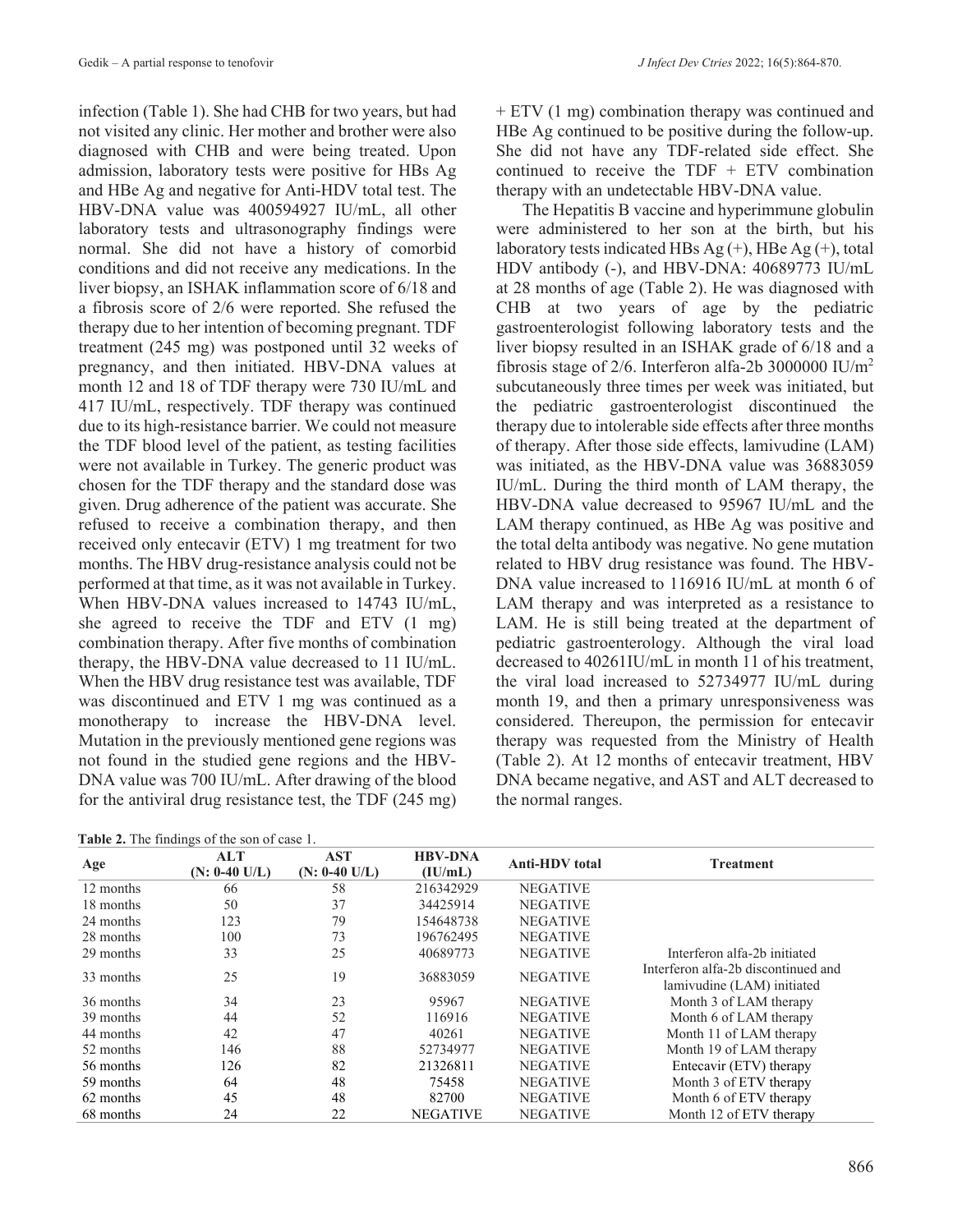#### *Case 2*

A 59-year-old male patient was admitted to the infectious disease clinic for the examination of HBV infection after his wife had an acute Hepatitis B infection. In 2013, he was diagnosed with CHB infection without a history of comorbid diseases and medications. His test results were: HBs Ag (+), HBe Ag (+), Anti-HDV total (-), HBV-DNA value of 287243345 IU/mL, and the liver biopsy resulted in an ISHAK score of 4/18 and a fibrosis score of 2/6. The TDF monotherapy was initiated and HBV-DNA values were 7910 IU/mL at month 12 and 12439 at month 24, respectively. We could not measure the TDF blood levels of this case, as testing facilities were not available in Turkey. The generic product was chosen for the TDF therapy to be sure that the standard dose was given and the drug adherence of the patient was accurate. The patient received the TDF and ETV (0.5 mg) combination therapy and his HBV-DNA titer decreased to 63 IU/mL at month 24 of the combination therapy. When he requested to discontinue the combination therapy, he received only ETV (1 mg) treatment for three months. The HBV-DNA titer increased to be 10449 IU/mL, and then he agreed to receive the TDF and ETV (1 mg) combination therapy once again. After six months of  $TDF + ETV$  combination therapy, HBV-DNA titer decreased to 6 IU/mL. He underwent the 24-

**Table 3.** The findings of case 2 with chronic hepatitis B.

hour urine test and dual emission X-ray absorptiometry (DEXA) every year. Although his renal function was normal, osteoporosis was diagnosed, and then a calcium plus vitamin-D supplementation was initiated. The TDF therapy was switched to the TAF (25 mg) therapy at month 63 of CHB treatment due to osteoporosis, when TAF was available in the markets of Turkey in 2019 (Table 3). When the HBV drug resistance test was available, TAF was discontinued and ETV 1mg was continued as a monotherapy to increase the HBV-DNA level. Any mutation in aforementioned gene regions was not found and the HBV-DNA value was 500 IU/mL. After the antiviral drug resistance test, the TAF  $(25 \text{ mg})$  + ETV  $(1 \text{ mg})$  combination therapy was continued and HBV-DNA became undetectable after one month of the combination therapy. HBe Ag continued to be positive during the follow-up.

## **Discussion**

The TDF monotherapy did not achieve a virological response in two naïve cases and HBV-DNA levels decreased to undetectable levels after the ETV-TDF combination therapy. The partial response suggests an antiviral drug resistance or an inadequate bioavailability of TDF. We could not measure the TDF blood levels, as testing facilities were not available in Turkey. The generic product was chosen for the TDF

| Time                       | <b>ALT</b><br>$(N: 0-40 U/L)$ | <b>AST</b><br>$(N: 0-40 U/L)$ | <b>HBV-DNA</b><br>(IU/mL) | <b>Anti-HDV</b> total | <b>Treatment</b>                   |
|----------------------------|-------------------------------|-------------------------------|---------------------------|-----------------------|------------------------------------|
| Initiation of<br>treatment | 79                            | 45                            | 287243345                 | <b>NEGATIVE</b>       | <b>TDF</b>                         |
| 1 month                    | 70                            | 44                            | 915959                    | <b>NEGATIVE</b>       | TDF                                |
| 3 month                    | 63                            | 39                            | 58413                     | <b>NEGATIVE</b>       | TDF                                |
| 6 month                    | 69                            | 37                            | 10033                     | <b>NEGATIVE</b>       | TDF                                |
| 12 month                   | 87                            | 41                            | 7910                      | <b>NEGATIVE</b>       | TDF                                |
| 15 month                   | 71                            | 38                            | 15999                     | <b>NEGATIVE</b>       | TDF                                |
| 16 month                   | 65                            | 32                            | 12573                     | <b>NEGATIVE</b>       | TDF                                |
| 18 month                   | 54                            | 31                            | 15951                     | <b>NEGATIVE</b>       | TDF                                |
| 21 month                   | 48                            | 29                            | 12439                     | <b>NEGATIVE</b>       | $TDF + ETV$ 0.5 mg                 |
| 26 month                   | 36                            | 22                            | 185                       | <b>NEGATIVE</b>       | $TDF + ETV 0.5 mg$                 |
| 33 month                   | 20                            | 16                            | 74                        | <b>NEGATIVE</b>       | $TDF + ETV 0.5 mg$                 |
| 36 month                   | 34                            | 16                            | 245                       | <b>NEGATIVE</b>       | $TDF + ETV$ 0.5 mg                 |
| 43 month                   | 18.2                          | 14                            | 74                        | <b>NEGATIVE</b>       | $TDF + ETV$ 0.5 mg                 |
| 45 month                   | 24                            | 20                            | 63                        | <b>NEGATIVE</b>       | $TDF + ETV$ 0.5 mg                 |
| 48 month                   | 22                            | 18                            | 140                       | <b>NEGATIVE</b>       | $ETV1$ mg                          |
| 49 month                   | 25                            | 23                            | 9473                      | <b>NEGATIVE</b>       | $ETV1$ mg                          |
| 50 month                   | 16                            | 16                            | 10449                     | <b>NEGATIVE</b>       | ETV 1 mg                           |
| 53 month                   | 25                            | 20                            | 109                       | <b>NEGATIVE</b>       | $TDF + ETV1$ mg                    |
| 57 month                   | 21                            | 18                            | 6                         | <b>NEGATIVE</b>       | $TDF + ETV1$ mg                    |
| 63 month                   | 18                            | 22                            | 5                         | <b>NEGATIVE</b>       | Tenofovir alafenamide + $ETV1$ mg  |
| 69 month                   | 21                            | 18                            | 4                         | <b>NEGATIVE</b>       | Tenofovir alafenamide $+ ETV 1 mg$ |
| 74 month                   | 25                            | 21                            | 6                         | <b>NEGATIVE</b>       | Tenofovir alafenamide + $ETV1$ mg  |
| 80 month                   | 28                            | 25                            | 7                         | <b>NEGATIVE</b>       | Tenofovir alafenamide + $ETV1$ mg  |
| 96 month                   | 25                            | 22                            | 4                         | <b>NEGATIVE</b>       | Tenofovir alafenamide + ETV 1 mg   |

TDF: Tenofovir disoproxil; ETV: Entecavir.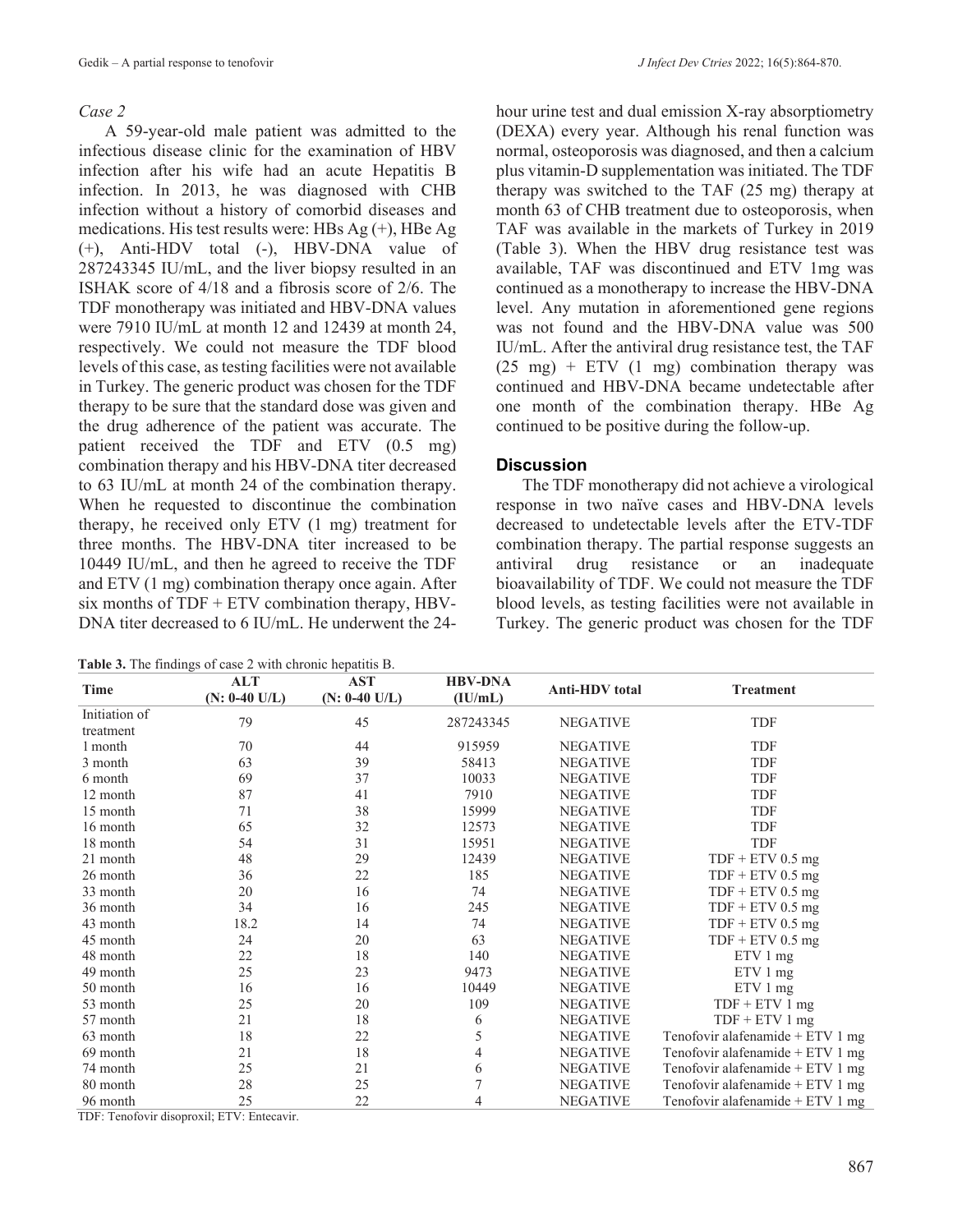therapy to be sure about that the standard dose was given and the drug adherence of the patient was accurate. Higher TDF plasma concentrations were reported in patients with HIV in relation to ABCC2 and ABCC4 polymorphisms that cause renal toxicity [11,12]. Although the examination of HBV drug resistance performed in the RT domain of the polymerase gene at H124Y, Y135S, and N248H as well as at SHB protein T127P in a reference laboratory of Turkey resulted in negative result, it is more reasonable that a resistance gene area exists that was not detected. There are some reported viral resistance gene areas in addition to those that we examined in the samples. Marhoon *et al.* reported A194T mutation associated with the TDF-resistance, and L180M, A181T/V, M204V/I/S and N236T mutations associated with the multi–drug resistance in 20 patients who had CHB with high viral loads after six months of the TDF-ETV combination therapy [13]. The rtA194T mutation causes a decrease in TDF sensitivity by increasing the IC50 value in vitro analysis, as it developed neither TDF-resistance in vivo, nor a partial TDF drugresistance [14-16]. Park *et al*. reported two chronic hepatitis B cases with TDF-resistance with the seven common mutations, including rtS106C [C], rtH126Y [Y], rtD134E [E], rtV173L [L], rtL180M [M], rtM204I/V [V], and rtL269I [I] that could be associated with the TDF-resistance. These results indicated that the CYE mutation reduces TDF-susceptibility (by 3.7 fold) and the CYEI mutation provides complete resistance (by 15.3-fold) to TDF. The TDF-resistance with the CYEI mutation (i.e., CYELMVI) is boosted by the ETV-resistance along with a LMV resistance mutation. In their study, a 57-year-old woman with a history of LAM, ETV, adefovir (ADV), LAM+ TDF, and ETV+TDF treatments and a 66-year-old man with a history of lamivudine (LAM), ETV, LAM+ ADV, TAF+ telbivudine (LdT), and TDF treatments were reported. An undetectable viral level was reported in both cases and one case died of hepatocellular carcinoma [17].

Van Bömmel *et al*. analyzed 113 patients who received the TDF monotherapy and 21 patients with a history of ADV resistance. All patients without ADVresistant variants achieved HBV DNA values less than 400 copies/mL, as only 52% of the patients with prior ADV-resistance reached below that level [18]. Lee *et al*. reported nine mutation sites associated with resistances against LAM, ETC and ADV in patients who developed virological and enzymatic breakthroughs after the TDF treatment due to failures with LAM, ETV, and LAM+ADV treatments, respectively [19]. The fact that both of our cases were treatment naïve, is the main difference between our cases and the previously reported ones. Therefore, primary resistance could be an issue in our cases, rather than cross-resistance.

The percentage of cases, who were HBV resistant to multiple drugs, including lamivudine, ETV, LdT or ADV, and whose HBV-DNA values were under 15 IU/mL at week 48, were reported to be 68% with the TDF monotherapy and 69.5% with the TDF-EDV combination therapy in the study by Lim *et al* [20]. At week 144 of the treatment, 81% of patients with TDF monotherapy and 77% of patients with TDF-EDV combination therapy had HBV-DNA  $\leq$  15 IU/mL, as six of the nineteen patients, who had HBV DNA levels > 60 IU/mL, continued to have some baseline resistance mutations [20]. A virological breakthrough was reported in six patients, who had poor drug adherence and comprised of four patients with the TDFmonotherapy and two patients with TDF-EDV combination therapy.

AST and ALT continued to be normal from the beginning of the treatment in Case 1and after 26 months of treatment in Case 2. The inflammatory process during CHB and the virological response to antiviral therapy are the main factors in the development of longterm complications of CHB. We switched to TAF (25 mg) therapy in Case 2 due to osteoporosis, and then biochemical and virological tests continued to be within normal ranges. On the other hand, Agarwal *et al.* reported that the short-term safety of 120 mg/day TAF, which is 4.8-fold higher than the standard dose, might not be an optimal salvage therapy for patients who have TDF-resistance. Since the IC50 and IC90 values of the CYEI mutant were 15.3- and 26.3-fold higher than those of wild-type HBV, respectively [21].

The son of Case 1 was most likely infected with HBV by a mother-to-child transmission. LAM did not achieve an undetectable viral load at month six of therapy; moreover, the HBV-DNA value at month six of treatment was higher than that at month three. ETV achieved a viral response at month 12 of therapy. Pan *et al.* reported that the rates of mother-to-child transmission under TDF treatment were significantly lower than the cases without any antiviral therapy [22]. Although TDF was initiated at week 28 of the pregnancy and the HBV-DNA level of Case 1 decreased, her son was infected with HBV despite administering vaccines and a hyperimmunoglobulin after birth. The vertical transmission of HBV was reported in spite of postnatal active and passive immunizations in 9-39% of infants of highly viremic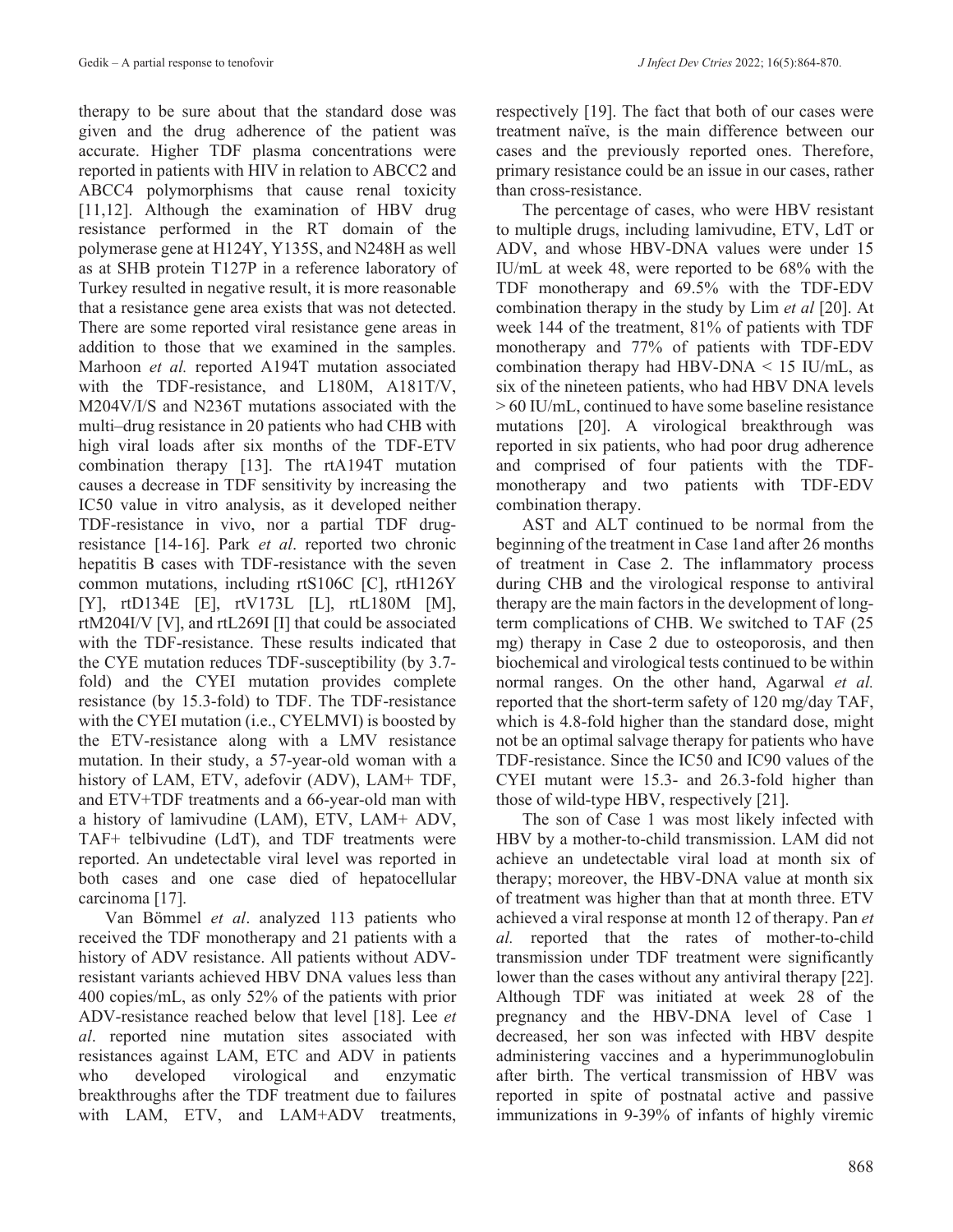mothers  $( \geq 8$  log copies/mL), and there was a relationship between the transmission and maternal serum HBV-DNA levels [23].

## **Conclusions**

A TDF or TAF+ETV 1 mg combination therapy is effective in the treatment of naïve patients with partial response to the TDF monotherapy. Pregnant women who have CHB and high viral loads ( $\geq 8$  log copies/mL) should be evaluated in terms of an initiation of the antiviral treatment prior to 28 weeks of the pregnancy to prevent mother-to-child transmission. A combination therapy including tenofovir and entecavir should be initiated to mothers with a primary partial response to the tenofovir monotherapy prior to 32 weeks of the pregnancy, as CHB may cause cirrhosis in the children, due to the persistent inflammation in the liver subsequent to a vertical transmission.

### **References**

- 1. Ganem D, Varmus HE (1987) The molecular biology of the hepatitis B viruses. Annu Rev Biochem 56: 651–693.
- 2. Ghany M, Liang TJ (2007) Drug targets and molecular mechanisms of drug resistance in chronic hepatitis B. Gastroenterology 132: 1574–1585.
- 3. Liaw YF, Chu CM, Lin DY, Sheen IS, Yang CY, Huang MJ (1984) Age specific prevalence and significance of hepatitis B antigen and antibody in chronic hepatitis B virus infection in Taiwan: a comparison among asymptomatic carriers, chronic hepatitis, liver cirrhosis, and hepatocellular carcinoma. J Med Virol 13: 385-391.
- 4. Fattovich G, Rugge M, Brollo L, Pontisso P, Noventa F, Guido M, Alberti A, Realdi G (1986) Clinical, virologic and histologic outcome following seroconversion from HBeAg to anti-HBe in chronic hepatitis type B. Hepatology 6: 167-172.
- 5. Buti M, Tsai N, Petersen J, Flisiak R, Gurel S, Krastev Z, Aguilar Schall R, Flaherty JF, Martins EB, Charuworn P, Kitrinos KM, Subramanian GM, Gane E, Marcellin P (2015) Seven-year efficacy and safety of treatment with tenofovir disoproxil fumarate for chronic hepatitis B virus infection. Dig Dis Sci 60: 1457–1464.
- 6. Agarwal K, Brunetto M, Seto WK, Lim YS, Fung S, Marcellin P, Ahn SH, Izumi N, Chuang WL, Bae H, Sharma M, Janssen HLA, Pan CQ, Çelen MK, Furusyo N, Shalimar D, Yoon KT, Trinh H, Flaherty JF, Gaggar A, Lau AH, Cathcart AL, Lin L, Bhardwaj N, Suri V, Mani Subramanian G, Gane EJ, Buti M, Chan HLY, GS-US-320-0110, GS-US-320-0108 Investigators (2018) 96 weeks treatment tenofovir alafenamide vs tenofovir disoproxil fumarate for hepatitis B virus infection. J Hepatol 68: 672-681.
- 7. Post F, Sax P, Saag M, Yin M, Oka S, Koenig E, Trottier B, Andrade J, Cao H, Fordyce M (2015) Renal and bone safety of tenofovir alafenamide vs tenofovir disoproxil fumarate. Sexually Transmitted Infections 91: A48.
- 8. Kitrinos KM, Corsa A, Liu Y, Flaherty J, Snow-Lampart A, Marcellin P, Borroto-Esoda K, Miller MD (2014) No detectable resistance to tenofovir disoproxil fumarate after 6

years of therapy in patients with chronic hepatitis B. Hepatology 59: 434-442.

- 9. European Association for the Study of the Liver EASL (2017) Clinical practice guidelines on the management of hepatitis B virus infection. J Hepatol 67: 370-398.
- 10. Pawlotsky JM, Dusheiko G, Hatzakis A, Lau D, Lau G, Liang, TJ, Locarnini S, Martin P, Richman DD, Zoulim F (2008) Virologic monitoring of hepatitis B virus therapy in clinical trials and practice: recommendations for a standardized approach. Gastroenterology 134: 405-415.
- 11. Rungtivasuwan K, Avihingsanon A, Thammajaruk N, Mitruk S, Burger DM, Ruxrungtham K, Pengsuparp T (2015) Influence of ABCC2 and ABCC4 polymorphisms on tenofovir plasma concentrations in Thai HIV-infected patients. Antimicrob Agents Chemother 59: 3240-3245.
- 12. Rodríguez-Nóvoa S, Labarga P, D'Avolio A, Barreiro P, Albalate M, Vispo E, Solera C, Siccardi M, Bonora S, Perri GD, Sariano V (2010) Impairment in kidney tubular function in patients receiving tenofovir is associated with higher tenofovir plasma concentrations. AIDS 24: 1064–1066.
- 13. Marhoon AA, Altaai MI, Ahmed AM (2018) First report of entecavir and tenofovir resistance in Iraq for chronic hepatitis B patients. Iraqi Journal of Biotechnology 17: 36-41.
- 14. Sheldon J, Camino N, Rodes B, Bartholomeusz A, Kuiper M, Tacke F Núñez M, Mauss S, Lutz T, Klausen G, Locarnini S, Soriano V (2005) Selection of hepatitis B virus polymerase mutations in HIV-coinfected patients treated with tenofovir. Antivir Ther 10: 727-734.
- 15. Delaney WE, Ray AS, Yang H, Qi X, Xiong S, Zhu Y, Miller MD (2006) Intracellular metabolism and in vitro activity of tenofovir against hepatitis B virus. Antimicrob Agents Chemother 50: 2471-2477.
- 16. Amini-Bavil-Olyaee S, Herbers U, Sheldon J, Luedde T, Trautwein C, Tacke F (2009) The rtA194T polymerase mutation impacts viral replication and susceptibility to tenofovir in hepatitis B e antigen-positive and hepatitis B e antigen-negative hepatitis B virus strains. Hepatology 49: 1158-1165.
- 17. Park ES, Lee AR, Kim DH, Lee JH, Yoo JH, Ahn SH, Sim H, Park S, Kang HS, Won J, Ha YN, Shin GC, Kwon SY, Park YK, Choi BS, Lee YB, Jeong N, An Y, Ju YS, Yu SJ, Chae HB, Yu KS, Kim YJ, Yoon JH, Zoulim F, Kim KH (2019) Identification of a quadruple mutation that confers tenofovir resistance in chronic hepatitis B patients. J Hepatol 70: 1093- 1102.
- 18. van Bömmel F, de Man RA, Wedemeyer H, Deterding K, Petersen J, Buggisch P, Erhardt A, Hüppe D, Stein K, Trojan J, Sarrazin C, Böcher WO, Spengler U, Wasmuth HE, Reinders JG, Möller B, Rhode P, Feucht HH, Wiedenmann B, Berg T (2010) Long-term efficacy of tenofovir monotherapy for hepatitis B virus-monoinfected patients after failure of nucleoside/nucleotide analogues. Hepatology 51: 73-80.
- 19. Lee HW, Chang HY, Yang SY, Kim HJ (2014) Viral evolutionary changes during tenofovir treatment in a chronic hepatitis B patient with sequential nucleos(t)ide therapy. J Clin Virol 60: 313-316.
- 20. Lim YS, Gwak GY, Choi J, Lee YS, Byun KS, Kim YJ, Yoo BC, Kwon SY, Lee HC (2019) Monotherapy with tenofovir disoproxil fumarate for multiple drug-resistant chronic hepatitis B: 5-year trial. J Hepatol 71: 35-44.
- 21. Agarwal K, Fung SK, Nguyen TT, Cheng W, Sicard E, Ryder SD, Flaherty JF, Lawson E, Zhao S, Subramanian GM, McHutchison JG, Gane EJ, Foster GR (2015) Twenty-eight